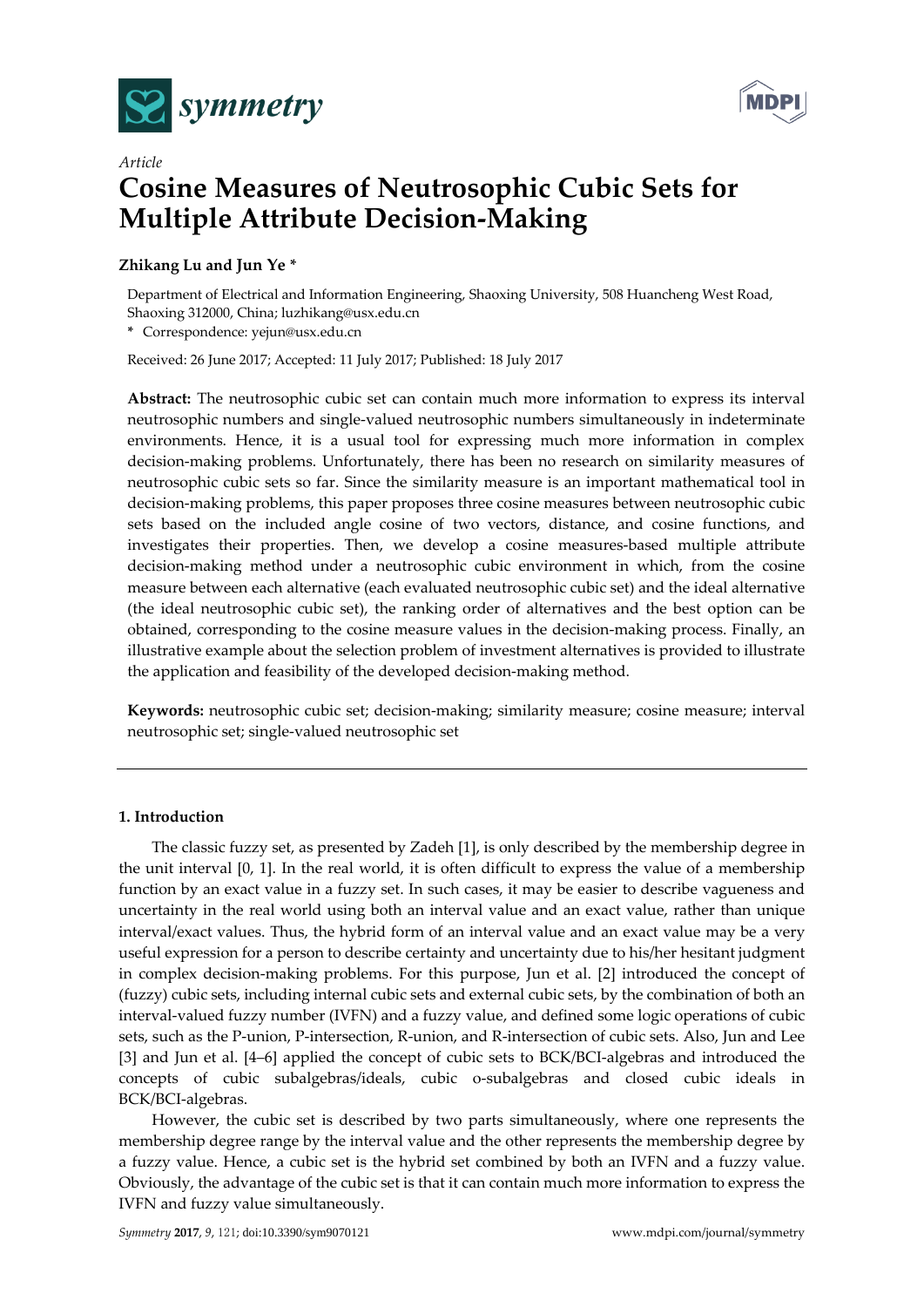As the generalization of fuzzy sets [1], interval-valued fuzzy sets (IVFSs) [7], intuitionistic fuzzy sets (IFSs) [8], and interval-valued intuitionistic fuzzy sets (IVIFSs) [9], Smarandache [10] initially introduced a concept of neutrosophic sets to express incomplete, indeterminate, and inconsistent information. As simplified forms of neutrosophic sets, Smarandache [10], Wang et al. [11,12] and Ye [13] introduced single-valued neutrosophic sets (SVNSs) and interval neutrosophic sets (INSs), and simplified neutrosophic sets (SNSs) as subclasses of neutrosophic sets for easy engineering applications. Since then, SVNSs, INSs, and SNSs have been widely applied to various areas, such as image processing [14–16], decision-making [17–32], clustering analyses [33,34], medical diagnoses [35,36], and fault diagnoses [37]. Recently, Ali et al. [38] and Jun et al. [39] have extended cubic sets to the neutrosophic sets and proposed the concepts of neutrosophic cubic sets (NCSs), including internal NCSs and external NCSs, subsequently introducing some logic operations of NCSs, such as the P-union, P-intersection, R-union, and R-intersection of NCSs. Furthermore, Ali et al. [38] introduced a distance measure between NCSs and applied it to pattern recognition. Subsequently, Banerjee et al. [40] further presented a multiple attribute decision-making (MADM) method with NCSs based on grey relational analysis, in which they introduced the Hamming distances of NCSs for weighted grey relational coefficients and standard (ideal) grey relational coefficients, and then gave the relative closeness coefficients in order to rank the alternatives.

From the above review, we can see that the existing literature mainly focus on the theoretical studies of cubic sets and NCSs, rather than the studies on their similarity measures and their applications. On the other hand, the NCS contains much more information than the general neutrosophic set (INS/SVNS) because the NCS is expressed by the combined information of both INS and SVNS. Hence, NCSs used for attribute evaluation in decision making may show its rationality and affectivity since general neutrosophic decision-making methods with INSs/SVNSs may lose some useful evaluation information (either INSs or SVNSs) of attributes, which may affect decision results, resulting in the distortion phenomenon. Moreover, the similarity measure is an important mathematical tool in decision-making problems. Currently, since there is no study on similarity measures of cubic sets and NCSs under a neutrosophic cubic environment, we need to develop new similarity measures for NCSs for MADM problems with neutrosophic cubic information, since the cubic set is a special case of the NCS. For these reasons, this paper aims to propose three cosine measures between NCSs based on the included angle cosine of two vectors, distance, and cosine function, and their MADM method in a neutrosophic cubic environment.

The remainder of the article is organized as follows. Section 2 briefly describes some concepts of cubic sets and NCSs. Section 3 presents three cosine measures of NCSs and discusses their properties. In Section 4, we develop an MADM approach based on the cosine measures of NCSs under a neutrosophic cubic environment. In Section 5, an illustrative example about the selection problem of investment alternatives is provided to illustrate the application and feasibility of the developed method. Section 6 contains conclusions and future research.

#### **2. Some Basic Concepts of Cubic Sets and NCSs**

By the combination of a fuzzy value and an IVFN, Jun et al. [2] defined a (fuzzy) cubic set. A cubic set *S* in a universe of discourse *X* is constructed as follows [2]:

$$
S = \{x, T(x), \mu(x) \mid x \in X\},\
$$

where  $T(x) = [T^-(x), T^+(x)]$  is an IVFN for  $x \in X$  and  $\mu$  is a fuzzy value for  $x \in X$ . Then, we call

- (i)  $S = \{x, T(x), \mu(x) | x \in X\}$  an internal cubic set if  $T^-(x) \le \mu(x) \le T^+(x)$  for  $x \in X$ ;
- (ii)  $S = \{x, T(x), \mu(x) | x \in X\}$  an external cubic set if  $\mu(x) \notin (T^-(x), T^+(x))$  for  $x \in X$ .

Then, Ali et al. [38] and Jun et al. [39] proposed a NCS based on the combination of an interval neutrosophic number (INN) and a single-valued neutrosophic number (SVNN) as the extension of the (fuzzy) cubic set.

A NCS *S* in *X* is constructed as the following form [38,39]: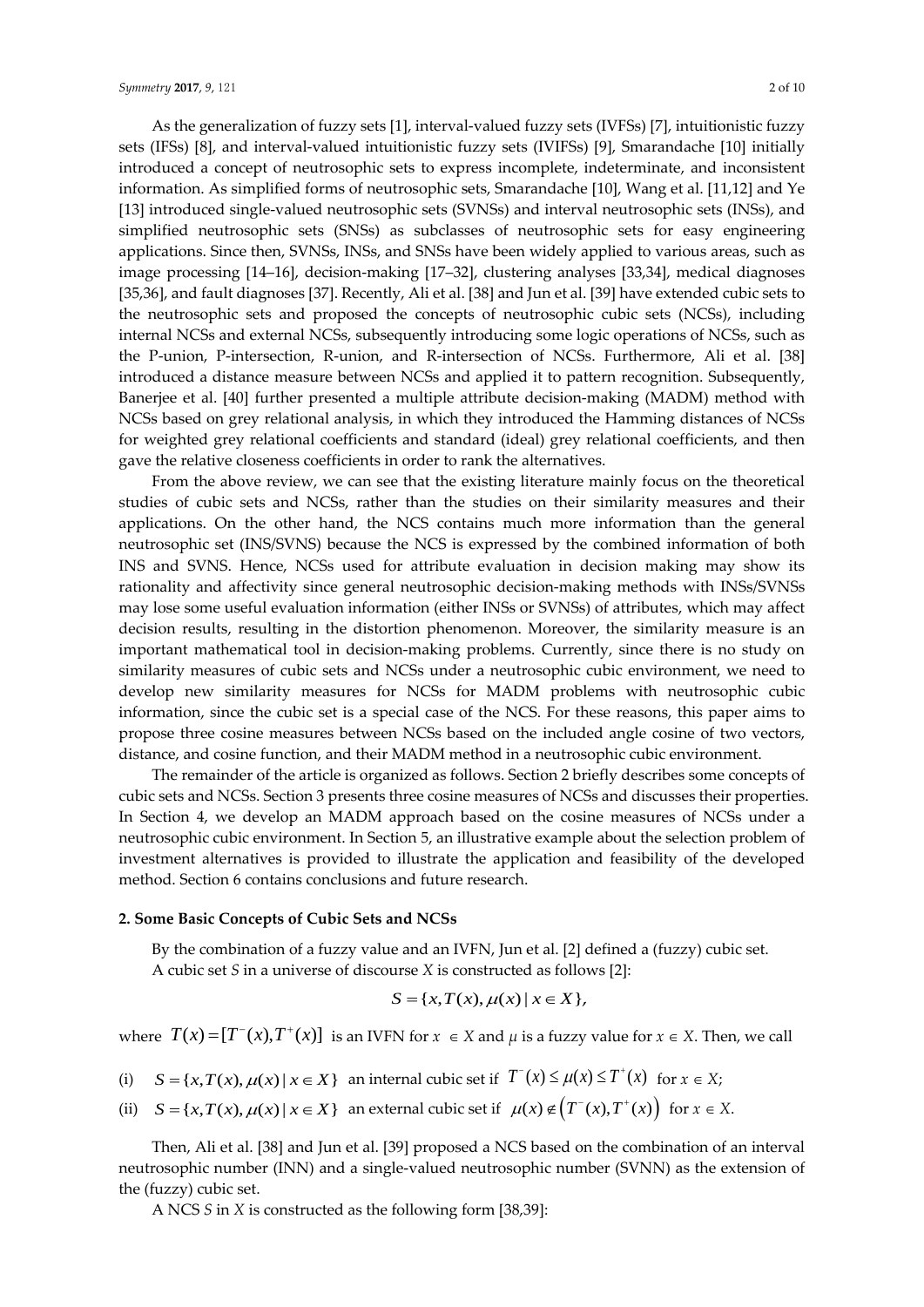$$
P = \{x, < T(x), U(x), F(x) > < t(x), u(x), f(x) > | x \in X\},
$$

where  $\langle T(x), U(x), F(x) \rangle$  is an INN, and  $T(x) = [T^-(x), T^+(x)] \subseteq [0, 1], U(x) = [U^-(x), U^+(x)] \subseteq [0, 1]$ 1], and  $F(x) = [F(x), F^{+}(x)] \subseteq [0, 1]$  for  $x \in X$  are the truth-interval, indeterminacy-interval, and falsity-interval, respectively; then  $\langle x \rangle$ ,  $u(x)$ ,  $f(x) >$  is a SVNN, and  $t(x)$ ,  $u(x)$ ,  $f(x) \in [0, 1]$  for  $x \in X$  are the truth, indeterminacy, and falsity degrees, respectively. y-interval, respectively; then  $\langle f(x), u(x), f(x) \rangle$  is a SVNN, and  $t(x), u(x), f(x) \in [0, 1]$ <br>ruth, indeterminacy, and falsity degrees, respectively.<br>An NCS  $P = \{x, \langle T(x), U(x), F(x) \rangle, \langle f(x), u(x), f(x) \rangle | x \in X\}$  is said to be [38,39]:

- (i) An internal NCS  $P = \{x, \langle T(x), U(x), F(x) \rangle, \langle x(x), u(x), f(x) \rangle, \langle x \in X\}$ if  $T^{-}(x) \le t(x) \le T^{+}(x)$ ,  $U^{-}(x) \le u(x) \le U^{+}(x)$ , and  $F^{-}(x) \le f(x) \le F^{+}(x)$  for  $x \in X$ ;
- (ii) An external NCS  $P = \{x, \langle T(x), U(x), F(x) \rangle, \langle x(x), u(x), f(x) \rangle, \forall x \in X\}$ if  $t(x) \notin (T^-(x), T^+(x)), u(x) \notin (U^-(x), U^+(x)), \text{ and } f(x) \notin (F^-(x), F^+(x)) \text{ for } x \in X.$

 $f(x) \notin (T^-(x), T^+(x)), u(x) \notin (U^-(x), U^+(x)),$  and  $f(x) \notin (F^-(x), F^+(x))$  for  $x \in X$ .<br>For convenience, a basic element  $(x, , )$  in an NCS *P* is simply denoted by  $p = (\langle T, U, F \rangle, \langle t, u, f \rangle)$ , which is called a neutrosophic cubic number (NCN), where *Is* simply denoted by  $p = \langle \langle 1, u, t \rangle, \langle u, t \rangle$ , which is called a neutrosophic cubic number (NCN),  $\langle v, u \rangle$ ,  $T$ ,  $U$ ,  $F \subseteq [0, 1]$  and  $t$ ,  $u$ ,  $f \in [0, 1]$ , satisfying  $0 \leq T^+(x) + U^+(x) + F^+(x) \leq 3$  and  $0 \leq t + u + f \leq 3$ .

Let  $p_1 = (\langle T_1, U_1, F_1 \rangle, \langle t_1, u_1, f_1 \rangle)$  and  $p_2 = (\langle T_2, U_2, F_2 \rangle, \langle t_2, u_2, f_2 \rangle)$  be two NCNs. Then, there are the following relations [38,39]: ving relations [38,39]:<br>  $p_1^c = (\langle [F_1^-, F_1^+], [1-U_1^+, 1-U_1^-], [T_1^-, T_1^+]] \rangle, \langle f_1, 1-u_1, t_1 \rangle)$ 

- following relations [38,39]:<br>
(1)  $p_1^c = (\langle [F_1^-, F_1^+], [1-U_1^+, 1-U_1^-], [T_1^-, T_1^+]] \rangle, \langle f_1, 1-u_1, t_1 \rangle)$ *c* (complement of *p*1);
- (2)  $p_1 \subseteq p_2$  if and only if  $T_1 \subseteq T_2$ ,  $U_1 \supseteq U_2$ ,  $F_1 \supseteq F_2$ ,  $t_1 \leq t_2$ ,  $u_1 \geq u_2$ , and  $f_1 \geq f_2$  (P-order);
- (3)  $p_1 = p_2$  if and only if  $p_2 \subseteq p_1$  and  $p_1 \subseteq p_2$ , i.e., <T<sub>1</sub>, U<sub>1</sub>, F<sub>1</sub>> = <T<sub>2</sub>, U<sub>2</sub>, F<sub>2</sub>> and <t<sub>1</sub>,  $u_1$ ,  $f_1$ > = <t<sub>2</sub>,  $u_2$ ,  $f_2$ >.

## **3. Cosine Measures of NCSs**

In this section, we propose three cosine measures between NCSs.

**Definition 1.** Let  $X = \{x_1, x_2, ..., x_n\}$  be a finite set and two NCSs be  $P = \{p_1, p_2, ..., p_n\}$  and  $Q = \{q_1, q_2, ..., q_n\}$ where  $p_j = (\langle T_{pj}, U_{pj}, F_{pj}\rangle, \langle t_{pj}, u_{pj}, f_{pj}\rangle)$  and  $q_j = (\langle T_{qj}, U_{qj}, F_{qj}\rangle, \langle t_{qj}, u_{qj}, f_{qj}\rangle)$  for  $j = 1, 2, ..., n$  are two collections *of NCNs. Then, three cosine measures of P and Q are proposed based on the included angle cosine of two vectors, distance, and cosine function, respectively, as follows:*

*(1) Cosine measure based on the included angle cosine of two vectors*

1 2 2 2 2 2 2 <sup>2</sup> 1 2 2 2 2 2 2 ( , ) *S P Q* 1 <sup>2</sup> ( ) ( ) ( ) ( ) ( ) ( ) ( ) ( ) ( ) ( ) ( ) ( ) *n pj qj pj qj pj qj pj qj pj qj pj qj pj qj pj qj pj qj j pj pj pj pj pj pj pj qj qj qj qj qj qj T T T T U U U U F F F F t t u u f f <sup>n</sup> T T U U F F <sup>t</sup> T T U U F F* 2 2 2 2 2 1 *n pj pj qj qj qj u f t u f* (1)

*(2) Cosine measure based on distance*

$$
\left\{\n\begin{array}{c}\n\left[\n\times\sqrt{(T_{ij})^2 + (T_{ij})^2 + (U_{ij})^2 + (U_{ij})^2 + (F_{ij})^2 + (F_{ij})^2}\n\right]\n\end{array}\n\right\}
$$
\nmeasure based on distance\n
$$
S_2(P,Q) = \frac{1}{2n} \sum_{j=1}^n \begin{cases}\n\cos\left(\frac{|T_{pj} - T_{ij}| + |T_{pj} - T_{ij}| + |U_{pj} - U_{ij}| + |U_{pj} - U_{ij}| + |F_{pj} - F_{ij}| + |F_{pj} - F_{ij}|}{12}\pi\right) \\
+\cos\left(\frac{|t_{pj} - t_{ij}| + |u_{pj} - u_{ij}| + |f_{pj} - f_{ij}|}{6}\pi\right)\n\end{cases}
$$
\n(2)

*(3) Cosine measure based on cosine function*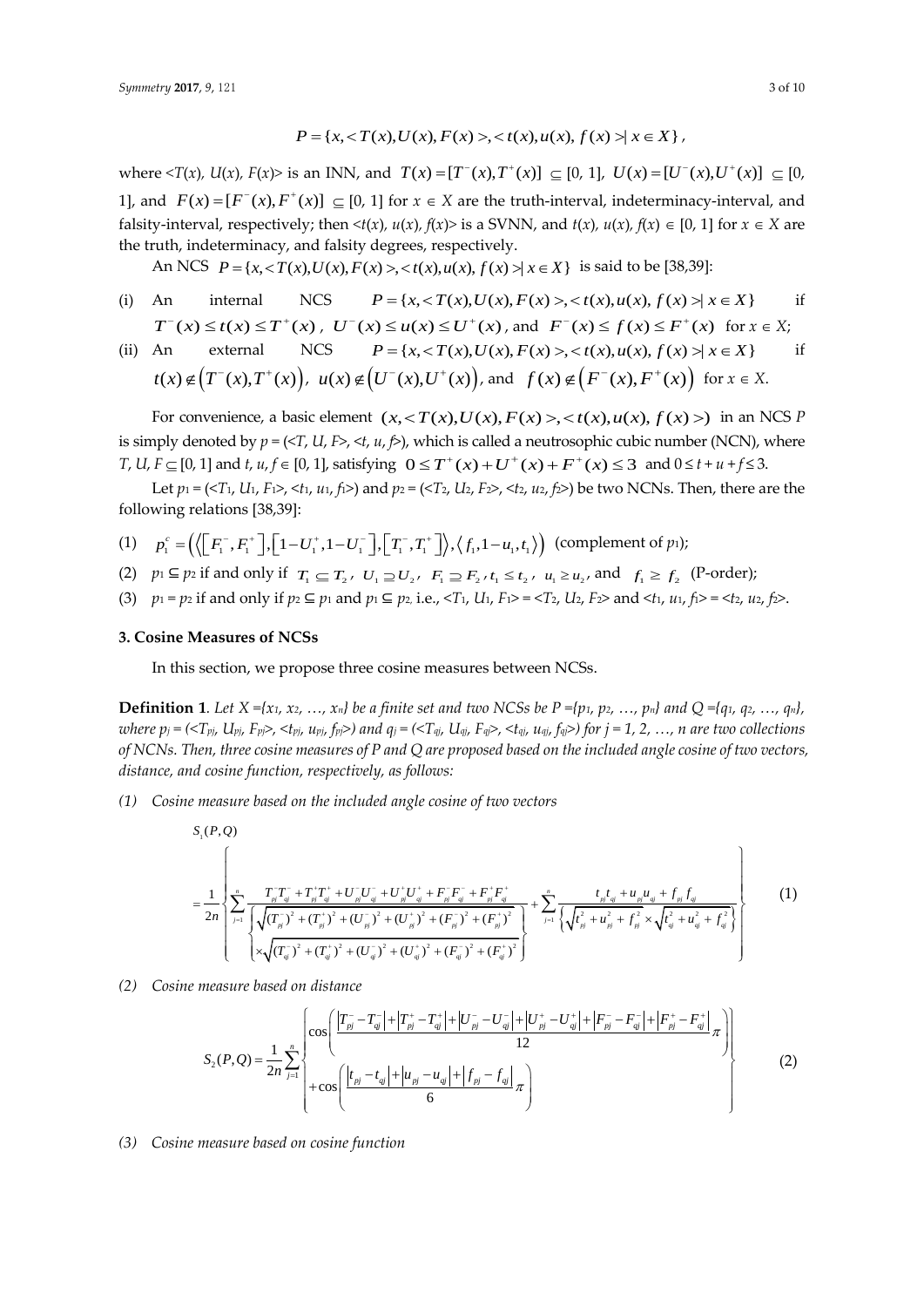7, 9, 121  
\n
$$
S_{3}(P,Q)
$$
\n
$$
= \frac{1}{2n} \left\{ \frac{1}{3(\sqrt{2}-1)} \sum_{j=1}^{n} \left\{ + \left[ \sqrt{2} \cos \left( \frac{U_{pj}^{-} + U_{pj}^{+} - U_{qi}^{-} - U_{ij}^{+}}{8} \pi \right) - 1 \right] + \left[ \sqrt{2} \cos \left( \frac{U_{pj}^{-} + U_{pj}^{+} - U_{qi}^{-} - U_{ij}^{+}}{8} \pi \right) - 1 \right] + \frac{1}{3(\sqrt{2}-1)} \sum_{j=1}^{n} \left\{ + \left[ \sqrt{2} \cos \left( \frac{u_{pj} - u_{ij}}{4} \pi \right) - 1 \right] \right\} + \left[ \sqrt{2} \cos \left( \frac{u_{pj} - u_{ij}}{4} \pi \right) - 1 \right] \right\}
$$
\n(3)

*Obviously, the three cosine measures*  $S_k(P, Q)$  ( $k = 1, 2, 3$ ) satisfy the following properties (S<sub>1</sub>)–(S<sub>3</sub>):

- *(S<sub>1</sub>*)  $0 \le S_k(P, Q) \le 1;$
- *(S2) Sk(P, Q) = Sk(Q, P);*

(S<sub>3</sub>)  $S_k(P, Q) = 1$  if  $P = Q$ , i.e.,  $\langle T_{pi}, U_{pj}, F_{pj} \rangle = \langle T_{qj}, U_{qj}, F_{qj} \rangle$  and  $\langle t_{pj}, u_{pj}, f_{pj} \rangle = \langle t_{qj}, u_{qj}, f_{qj} \rangle$ .

#### **Proof.**

Firstly, we prove the properties (*S*1)–(*S*3) of *S*1(*P*, *Q*).

(*S*<sub>1</sub>) The inequality *S*<sub>1</sub>(*P*, *Q*) ≥ 0 is obvious. Then, we only prove *S*<sub>1</sub>(*P*, *Q*) ≤ 1.<br> *Sased on the Cauchy–Schwarz inequality:<br>*  $(x_1y_1 + x_2y_2 + \dots + x_ny_n)^2 \le (x_1^2 + x_2^2 + \dots + x_n^2) \times (y_1^2 + y_2^2 + \dots + y_n^2)$ *,* Based on the Cauchy–Schwarz inequality:

$$
\begin{aligned} \n\text{autely-Schwarz inequality:} \\
\left(x_1 y_1 + x_2 y_2 + \dots + x_n y_n\right)^2 &\leq \left(x_1^2 + x_2^2 + \dots + x_n^2\right) \times \left(y_1^2 + y_2^2 + \dots + y_n^2\right),\n\end{aligned}
$$

where 
$$
(x_1, x_2, ..., x_n) \in R^n
$$
 and  $(y_1, y_2, ..., y_n) \in R^n$ , we can give the following inequality:  
\n
$$
(x_1y_1 + x_2y_2 + ... + x_ny_n) \le \sqrt{(x_1^2 + x_2^2 + ... + x_n^2)} \times \sqrt{(y_1^2 + y_2^2 + ... + y_n^2)}.
$$

According to the above inequality, we have the following inequality:  
\n
$$
T_{pj}^-T_{qi}^- + T_{pj}^+T_{qi}^+ + U_{pj}^-U_{qi}^- + U_{pj}^+U_{qj}^+ + F_{pj}^-F_{qi}^- + F_{pj}^+F_{qj}^+ \le
$$
\n
$$
\sqrt{(T_{pj}^-)^2 + (T_{pj}^+)^2 + (U_{pj}^-)^2 + (F_{pj}^+)^2 + (F_{pj}^-)^2 + (F_{pj}^+)^2} \times \sqrt{(T_{qj}^-)^2 + (T_{qj}^+)^2 + (U_{qj}^-)^2 + (U_{qj}^+)^2 + (F_{qj}^-)^2 + (F_{qj}^+)^2},
$$
\n
$$
t_{pj}t_{qj} + u_{pj}u_{qj} + f_{pj}f_{qj} \le \sqrt{t_{pj}^2 + u_{pj}^2 + f_{pj}^2} \times \sqrt{t_{qj}^2 + u_{qj}^2 + f_{qj}^2}.
$$

Hence, there is the following result:

the following result:  
\n
$$
\frac{1}{n} \sum_{j=1}^{n} \frac{T_{pj} T_{qi}^- + T_{pj}^+ T_{qi}^+ + U_{pj}^- U_{qi}^- + U_{pj}^+ U_{qj}^+ + F_{pj}^- F_{qi}^- + F_{pj}^+ F_{qi}^+}{\sqrt{(T_{pj}^-)^2 + (T_{pj}^+)^2 + (U_{pj}^-)^2 + (U_{pj}^+)^2 + (F_{pj}^-)^2 + (F_{pj}^+)^2}}
$$
\n
$$
\frac{1}{n} \sum_{j=1}^{n} \frac{t_{pj} t_{qi} + u_{pj} u_{qi} + f_{pj} f_{qj}}{\sqrt{(T_{pj}^2 + U_{pj}^+ + U_{pj}^- + (U_{pj}^+)^2 + (U_{qi}^+)^2 + (F_{qi}^-)^2 + (F_{qi}^+)^2}}
$$
\n
$$
\frac{1}{n} \sum_{j=1}^{n} \frac{t_{pj} t_{qi} + u_{pj} u_{qi} + f_{pj} f_{qj}}{\sqrt{(T_{pj}^2 + U_{pj}^2 + (U_{pj}^+ + (U_{pj}^+ + U_{qi}^+ + (U_{qi}^+ + (U_{qi}^+ + (U_{qi}^+ + (U_{qi}^+ + (U_{qi}^+ + (U_{qi}^+ + (U_{qi}^+ + (U_{qi}^+ + (U_{qi}^+ + (U_{qi}^+ + (U_{qi}^+ + (U_{qi}^+ + (U_{qi}^+ + (U_{qi}^+ + (U_{qi}^+ + (U_{qi}^+ + (U_{qi}^+ + (U_{qi}^+ + (U_{qi}^+ + (U_{qi}^+ + (U_{qi}^+ + (U_{qi}^+ + (U_{qi}^+ + (U_{qi}^+ + (U_{qi}^+ + (U_{qi}^+ + (U_{qi}^+ + (U_{qi}^+ + (U_{qi}^+ + (U_{qi}^+ + (U_{qi}^+ + (U_{qi}^+ + (U_{qi}^+ + (U_{qi}^+ + (U_{qi}^+ + (U_{qi}^+ + (U_{qi}^+ + (U_{qi}^+ + (U_{qi}^+ + (U_{qi}^+ + (U_{qi}^+ + (U_{qi}^+ + (U_{qi}^+ + (U_{qi}^+ + (U_{qi}^+ + (U_{qi}^+ + (U_{qi}^+ + (U_{qi}^+ + (U_{qi}^+
$$

Based on Equation (1), we have  $S_1(P, Q) \leq 1$ . Hence,  $0 \leq S_1(P, Q) \leq 1$  holds.

- (*S*2) It is straightforward.
- (S<sub>3</sub>) If  $P = Q$ , there are  $\langle T_{p_j}, U_{p_j}, F_{p_j} \rangle = \langle T_{q_j}, U_{q_j}, F_{q_j} \rangle$  and  $\langle t_{p_j}, u_{p_j}, f_{p_j} \rangle = \langle t_{q_j}, u_{q_j}, f_{q_j} \rangle$ . Thus  $T_{p_j} = T_{q_j}, U_{p_j} = U_{q_j}$  $F_{pj} = F_{qj}$ ,  $t_{pj} = t_{qj}$ ,  $u_{pj} = u_{qj}$ , and  $f_{pj} = f_{qj}$  for  $j = 1, 2, ..., n$ . Hence  $S_1(P, Q) = 1$  holds.

Secondly, we prove the properties (*S*1)–(*S*3) of *S*2(*P*, *Q*).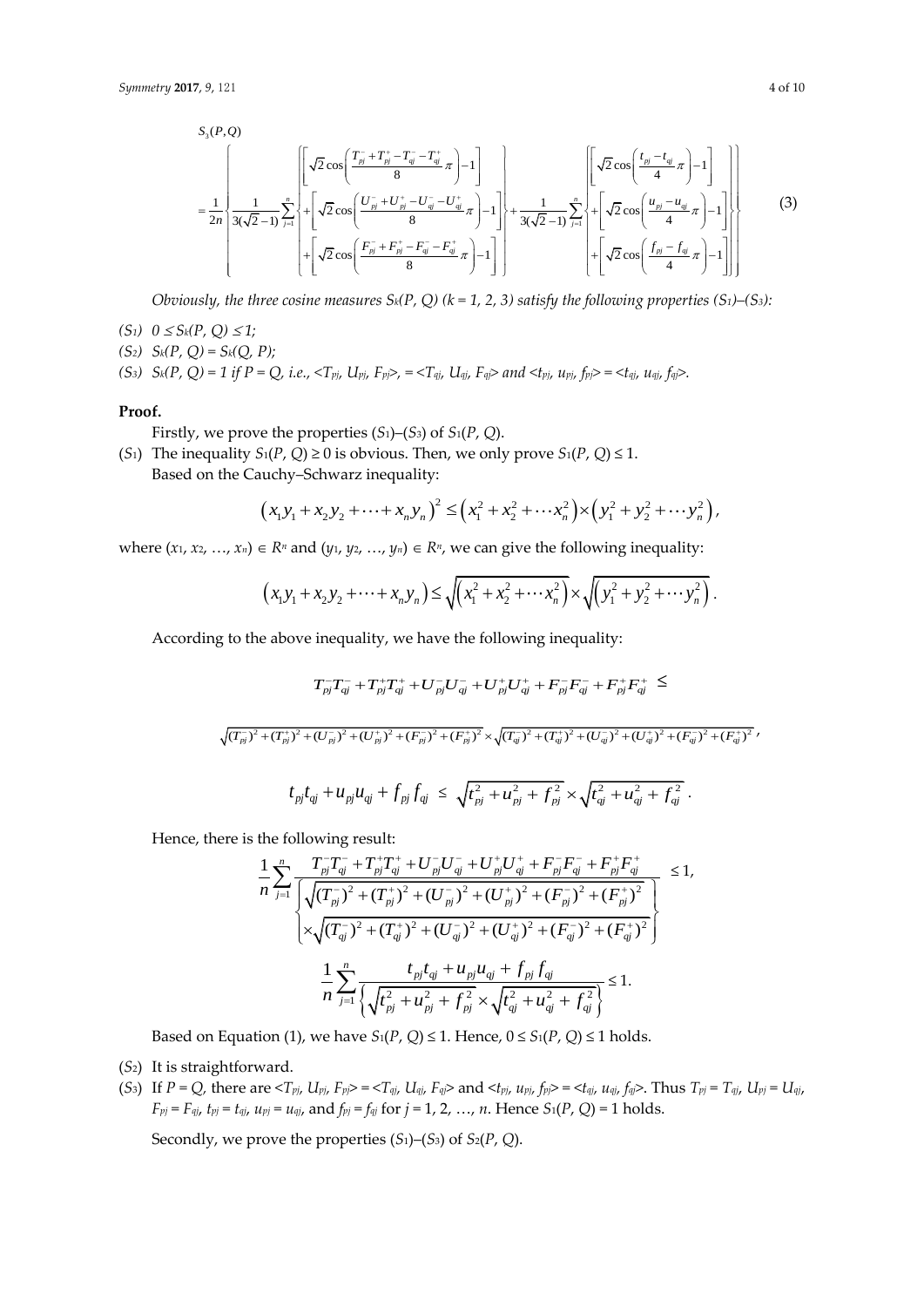- (*S*1) Let  $x_1 = (T_{pj}^- - T_{qi}^-| + |T_{pj}^+ - T_{qi}^+| + |U_{pj}^- - U_{qi}^-| + |U_{pj}^+ - U_{qi}^+| + |F_{pj}^- - F_{qi}^-| + |F_{pj}^+ - F_{qi}^+|) / 6$ and  $x_2 = (|t_{p_i} - t_{q_i}| + |u_{p_i} - u_{q_i}| + |f_{p_i} - f_{q_i}|)/3$ . It is obvious that there exist  $0 \le x_1 \le 1$  and  $0 \le x_2 \le 1$ . Thus, there are  $0 \le \cos(x_1 \pi/2) \le 1$  and  $0 \le \cos(x_2 \pi/2) \le 1$ . Hence,  $0 \le S_2(P, Q) \le 1$  holds.
- (*S*2) It is straightforward.
- (S<sub>3</sub>) If  $P = Q$ , there are  $\langle T_{p_j}, U_{p_j}, F_{p_j} \rangle = \langle T_{q_j}, U_{q_j}, F_{q_j} \rangle$  and  $\langle t_{p_j}, u_{p_j}, f_{p_j} \rangle = \langle t_{q_j}, u_{q_j}, f_{q_j} \rangle$ . Thus  $T_{p_j} = T_{q_j}, U_{p_j} = U_{q_j}$ ,  $F_{pj} = F_{qj}$ ,  $t_{pj} = t_{qj}$ ,  $u_{pj} = u_{qj}$ , and  $f_{pj} = f_{qj}$  for  $j = 1, 2, ..., n$ . Hence,  $S_2(P, Q) = 1$  holds.

Thirdly, we prove the properties  $(S_1)$ – $(S_3)$  of  $S_3(P, Q)$ .

- (S<sub>1</sub>) Let  $y_1 = (T_{pi}^+ + T_{pi}^+ T_{\bar{q}}^- T_{\bar{q}}^+) / 2$ ,  $y_2 = (U_{pj}^- + U_{pj}^+ U_{qj}^- U_{qj}^+) / 2$ ,  $y_3 = (F_{pj}^- + F_{pj}^+ F_{qj}^- F_{qj}^+) / 2$ ,  $y_4 = t_{pi} - t_{qi}$ ,  $y_5 = u_{pi} - u_{qi}$ , and  $y_6 = f_{pi} - f_{qi}$ . Obviously, there exists  $-1 \le y_k \le +1$  for  $k = 1$ , 2, ...., 6. Thus,  $\sqrt{2}/2 \le \cos(y_k \pi/4) \le 1$ , and then there exists  $0 \le S_3(P, Q) \le 1$ .
- (*S*2) It is straightforward.
- (S<sub>3</sub>) If  $P = Q$ , there are  $\langle T_{p_j}, U_{p_j}, F_{p_j} \rangle = \langle T_{q_j}, U_{q_j}, F_{q_j} \rangle$  and  $\langle t_{p_j}, u_{p_j}, f_{p_j} \rangle = \langle t_{q_j}, u_{q_j}, f_{q_j} \rangle$ . Thus  $T_{p_j} = T_{q_j}, U_{p_j} = U_{q_j}$ ,  $F_{pj} = F_{qj}$ ,  $t_{pj} = t_{qj}$ ,  $u_{pj} = u_{qj}$ , and  $f_{pj} = f_{qj}$  for  $j = 1, 2, ..., n$ . Hence,  $S_3(P, Q) = 1$  holds.  $\Box$

When the weight of the elements  $p_j$  and  $q_j$  ( $j = 1, 2, ..., n$ ) is taken into account,  $w = \{w_1, w_2, ..., w_n\}$ is given as the weight vector of the elements  $p_j$  and  $q_j$  ( $j = 1, 2, ..., n$ ) with  $w_j \in [0, 1]$  and  $\sum_{j=1}^{n} w_j = 1$  $\sum_{j=1}^{n} w_j = 1$ . Then, we have the following three weighted cosine measures between *P* and *Q,* respectively: hree weighted cosine measures between *P* and *Q*, respectively<br> $\left[\sum_{p'}^{n} w_i \frac{T_{p'} T_{q'} + T_{p'}^{\dagger} T_{q'}^{\dagger} + U_{p'}^{\dagger} U_{q'}^{\dagger} + F_{p'}^{\dagger} F_{q'}^{\dagger} + F_{p'}^{\dagger} F_{q'}^{\dagger}\right]$ 

the following three weighted cosine measures between *P* and *Q*, respectively:  
\n
$$
S_{w1}(P,Q) = \frac{1}{2} \begin{cases} \sum_{j=1}^{n} w_j \frac{T_{pj} - T_{qi} + T_{pj}^+ T_{qi}^+ + U_{pj}^+ U_{qi}^+ + U_{pj}^+ U_{qi}^+ + F_{pj}^- F_{qi}^- + F_{pj}^+ F_{qi}^+}{\sqrt{(T_{pj}^-)^2 + (T_{pj}^+)^2 + (U_{pj}^-)^2 + (U_{pj}^+)^2 + (F_{pj}^-)^2 + (F_{pj}^+)^2}} \ \times \sqrt{(T_{qi}^-)^2 + (T_{qi}^+)^2 + (U_{qi}^+)^2 + (F_{qi}^-)^2 + (F_{qi}^+)^2} \ \times \sqrt{(T_{pj}^-)^2 + (H_{pj}^+ H_{pj}^- H_{qi}^- + f_{pj}^- f_{qi}^-)} \end{cases}
$$
\n
$$
\left[ \cos \left( \frac{|T_{pj}^- - T_{qi}^-| + |T_{pj}^+ - T_{qi}^+| + |U_{pj}^- - U_{qi}^-| + |U_{pj}^+ - U_{qi}^+| + |F_{pj}^- - F_{qi}^-| + |F_{pj}^+ - F_{qi}^+|}{12} \pi \right) \right] \right]
$$
\n(4)

$$
\begin{pmatrix}\n\begin{pmatrix}\n\frac{r_{ij}t_{ij} + u_{pj}u_{ij} + f_{pj}f_{ij}}{\sqrt{t_{pj}^2 + u_{pj}^2 + f_{pj}^2} \times \sqrt{t_{ij}^2 + u_{ij}^2 + f_{ij}^2}\n\end{pmatrix} \\
S_{w2}(P,Q) = \frac{1}{2} \sum_{j=1}^n w_j\n\end{pmatrix} \cos\left(\frac{|T_{pj} - T_{qi}| + |T_{pj} - T_{qj}| + |U_{pj} - U_{qi}| + |U_{pj} - U_{qj}| + |F_{pj} - F_{qi}| + |F_{pj} - F_{qi}|}{12}\pi\right) \\
+ \cos\left(\frac{|t_{pj} - t_{qj}| + |u_{pj} - u_{qj}| + |f_{pj} - f_{qj}|}{6}\pi\right) \\
\left[\n\begin{pmatrix}\n\sqrt{2} \cos\left(\frac{T_{pj} + T_{pj}^+ - T_{qj}^- - T_{qj}^+}{4}\pi\right) - 1 \\
\sqrt{2} \cos\left(\frac{T_{pj} + T_{pj}^+ - T_{qj}^- - T_{qj}^+}{4}\pi\right) - 1 \\
\sqrt{2} \cos\left(\frac{T_{pj} + T_{pj}^+ - T_{qj}^-}{4}\pi\right) - 1\n\end{pmatrix}\n\right)\n\left[\n\sqrt{2} \cos\left(\frac{t_{pj} - t_{qj}}{4}\pi\right) - 1\n\right]\n\right]\n\tag{5}
$$

$$
\sum_{w=1}^{w} \sum_{z=1}^{w} \frac{2 \frac{1}{j-1}}{z^{2}} \left\{ + \cos \left( \frac{|t_{pj} - t_{q}| + |u_{pj} - u_{qj}| + |f_{pj} - f_{qj}|}{6} \pi \right) \right\}
$$
  

$$
S_{w3}(P,Q) = \frac{1}{2} \left\{ \frac{1}{3(\sqrt{2}-1)} \sum_{j=1}^{n} w_{j} \right\} \left\{ + \left[ \sqrt{2} \cos \left( \frac{T_{pj}^{-} + T_{pj}^{+} - T_{qj}^{-} - T_{qj}^{+}}{8} \pi \right) - 1 \right] + \left[ \sqrt{2} \cos \left( \frac{t_{pj} - t_{qj}}{4} \pi \right) - 1 \right] \right\} \left\{ + \left[ \sqrt{2} \cos \left( \frac{u_{pj} - u_{qj}}{4} \pi \right) - 1 \right] \right\} \right\}
$$
  

$$
= \left( \frac{1}{2} \cos \left( \frac{1}{2} \cos \left( \frac{1}{2} \pi \right) - 1 \right) + \left[ \sqrt{2} \cos \left( \frac{1}{2} \pi \right) - 1 \right] + \left[ \sqrt{2} \cos \left( \frac{1}{2} \pi \right) - 1 \right] \right\}
$$
  

$$
= \left( \frac{1}{2} \cos \left( \frac{1}{2} \pi \right) - 1 \right) \left[ \left( \frac{1}{2} \cos \left( \frac{1}{2} \pi \right) - 1 \right] + \left[ \sqrt{2} \cos \left( \frac{1}{2} \pi \right) - 1 \right] \right] \left[ \left( \frac{1}{2} \cos \left( \frac{1}{2} \pi \right) - 1 \right] \right]
$$
  

$$
= \left( \frac{1}{2} \cos \left( \frac{1}{2} \pi \right) - 1 \right) \left[ \left( \frac{1}{2} \cos \left( \frac{1}{2} \pi \right) - 1 \right] + \left[ \sqrt{2} \cos \left( \frac{1}{2} \pi \right) - 1 \right] \right]
$$

It is obvious that the three cosine measures  $S_{wk}(P, Q)$  ( $k=1, 2, 3$ ) also satisfy the following properties (*S*1)-(*S*3):

- (*S*1) 0 ≤ *Swk*(*P*, *Q*) ≤ 1;
- (*S*<sub>2</sub>)  $S_{wk}(P, Q) = S_{wk}(Q, P);$
- $(S_3)$   $S_{wk}(P, Q) = 1$  if  $P = Q$ , i.e.,  $\langle T_{pi}, U_{pi}, F_{pi} \rangle = \langle T_{qi}, U_{qi}, F_{qi} \rangle$  and  $\langle t_{pi}, u_{pi}, f_{pi} \rangle = \langle t_{qi}, u_{qi}, f_{qi} \rangle$ .

By similar proof ways, we can prove the properties  $(S_1)$ – $(S_3)$  for  $S_{wk}(P, Q)$  ( $k = 1, 2, 3$ ). Their proofs are omitted here.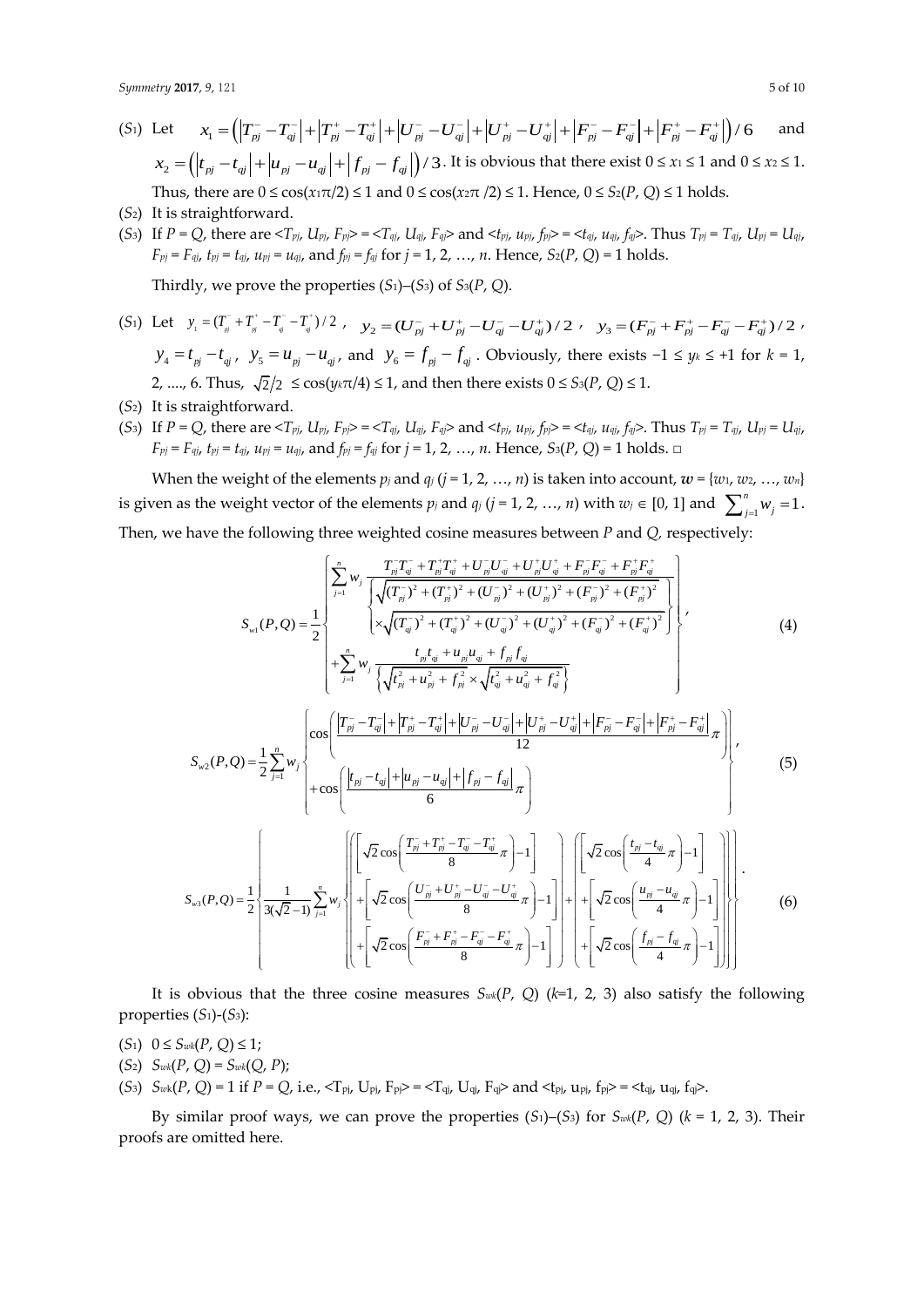#### **4. Decision-Making Method Using Cosine Measures**

In this section, we propose an MADM method by using one of three cosine measures to solve decision-making problems with neutrosophic cubic information.

In an MADM problem, let  $P = \{P_1, P_2, ..., P_m\}$  be a set of *m* alternatives and  $R = \{R_1, R_2, ..., R_n\}$  be a set of *n* attributes. The evaluation value of an attribute  $R_j$  ( $j = 1, 2, ..., n$ ) with respect to an alternative  $P_i$  (*i* = 1, 2, ..., *m*) is expressed by a NCN  $p_{ij} = (\langle T_{ij}, U_{ij}, F_{ij} \rangle, \langle t_{ij}, u_{j}, f_{ij} \rangle)$  (*j* = 1, 2, ..., *n*; *i* = 1, 2, ..., *m*), where  $T_{ij}, U_{ij}, F_{ij} \subseteq [0,1]$  and  $t_{ij}, u_{ij}, f_{ij} \in [0,1]$ . Therefore, all the evaluation values expressed by NCNs can be constructed as the neutrosophic cubic decision matrix  $P = (p_{ij})$ <sub>*m*×*n*</sub>. Then, the weight vector of the attributes  $R_j$  ( $j = 1, 2, ..., n$ ) is considered as  $w = (w_1, w_2, ..., w_n)$ , satisfying  $w_j \in [0, 1]$  and  $\sum_{j=1}^{n} w_j = 1$  $\sum_{j=1}^{n} w_j = 1$  . In this case, the proposed decision steps are described as follows:

**Step 1**: Establish an ideal solution (ideal alternative)  $P^* = \{p_1^*, p_2^*, ..., p_n^*\}$  by the ideal NCN Establish an ideal solution (ideal alternative)  $P^* = \{p_1^*, p_2^*, ..., p_n^*\}$  by the ideal NCN<br>  $p_j^* = \left( \left( \left[ \max(T_{ij}^-, \max(T_{ij}^+) \right], \left[ \min(U_{ij}^-, \min(U_{ij}^+) \right], \left[ \min(U_{ij}^+) \right], \left[ \min(U_{ij}^-, \min(U_{ij}^+) \right], \left[ \min(U_{ij}^+) \right], \left[ \min(U_{ij}^+) \right], \left[ \min(U_{ij}^$  $\left(\left(\min(I_{ij}),\min(I_{ij})\right),\left(\max(U_{ij}),\max(U_{ij})\right),\left(\max(I_{ij}),\max(I_{ij})\right)\right),\left(\min(I_{ij}),\max(U_{ij}),\max(J_{ij})\right)\right)$  $p_j^* = \left( \left\langle \left[ \max(T_{ij}^-), \max_i(T_{ij}^+) \right], \left[ \min_i(U_{ij}^-), \min_i(U_{ij}^+) \right], \left[ \min_i(F_{ij}^-), \min_i(F_{ij}^+) \right] \right\rangle, \left\langle \max_i(t_{ij}), \min_i(u_{ij}), \min_i(f_{ij}^-) \right\rangle \right)$ <br>
corresponding to the benefit type of attributes a<br>  $p_j^* = \left( \left\langle \left[ \min_i(T_{ij}^-), \min_i(T_{ij}^+) \right], \left[ \max_i(U$ 

corresponding to the cost type of attributes.

- **Step 2:** Calculate the weighted cosine measure values between an alternative  $P_i$  ( $i = 1, 2, ..., m$ ) and the ideal solution *P*\* by using Equation (4) or Equation (5) or Equation (6) and get the values of *Sw*1(*Pi*, *P\** ) or *Sw*2(*Pi*, *P\** ) or *Sw*3(*Pi*, *P\** ) (*i* = 1, 2, …, *m*).
- **Step 3:** Rank the alternatives in descending order corresponding to the weighted cosine measure values and select the best one(s) according to the bigger value of  $S_{w1}(P_i, P^*)$  or  $S_{w2}(P_i, P^*)$  or *Sw*3(*Pi*, *P\** ).

**Step 4:** End.

### **5. Illustrative Example and Comparison Analysis**

In this section, an illustrative example of the selection problem of investment alternatives is provided in order to demonstrate the application of the proposed MADM method with neutrosophic cubic information.

## *5.1. Illustrative Example*

An investment company wants to invest a sum of money for one of four potential alternatives: (a)  $P_1$  is a textile company; (b)  $P_2$  is an automobile company; (c)  $P_3$  is a computer company; (d)  $P_4$  is a software company. The evaluation requirements of the four alternatives are on the basis of three attributes: (a)  $R_1$  is the risk; (b)  $R_2$  is the growth; (c)  $R_3$  is the environmental impact; where the attributes *R*<sup>1</sup> and *R*<sup>2</sup> are benefit types, and the attribute *R*<sup>3</sup> is a cost type. The weight vector of the three attributes is  $w = (0.32, 0.38, 0.3)$ . When the expert or decision maker is requested to evaluate the<br>four potential alternatives on the basis of the above three attributes using the form of NCNs. Thus,<br>we can constru three attributes is  $\omega$  = (0.32, 0.38, 0.3). When the expert or decision maker is requested to evaluate the<br>four potential alternatives on the basis of the above three attributes using the form of NCNs. Thus,<br>we can cons

| four potential alternatives on the basis of the above three attributes using the form of NCINS. Thus,<br>we can construct the following neutrosophic cubic decision matrix:                                                                                                                                                                                                                                                                                                                                                                                                                                                                                                                                                                                                                                                                                                                                                            |  |
|----------------------------------------------------------------------------------------------------------------------------------------------------------------------------------------------------------------------------------------------------------------------------------------------------------------------------------------------------------------------------------------------------------------------------------------------------------------------------------------------------------------------------------------------------------------------------------------------------------------------------------------------------------------------------------------------------------------------------------------------------------------------------------------------------------------------------------------------------------------------------------------------------------------------------------------|--|
| $\left[\left(\langle [0.5, 0.6], [0.1, 0.3], [0.2, 0.4]\rangle, \langle 0.6, 0.2, 0.3 \rangle\right) \right. \\ \left. \left. \left(\langle [0.5, 0.6], [0.1, 0.3], [0.2, 0.4]\rangle, \langle 0.6, 0.2, 0.3 \rangle\right) \right. \\ \left. \left. \left(\langle [0.6, 0.8], [0.2, 0.3], [0.1, 0.2]\rangle, \langle 0.7, 0.2, 0.1 \rangle\right) \right] \right]$<br>$P = \begin{bmatrix} (([0.6, 0.8],[0.1, 0.2],[0.2, 0.3]), (0.7, 0.1, 0.2)) & (([0.6, 0.7],[0.1, 0.2],[0.2, 0.3]), (0.6, 0.1, 0.2)) & (([0.6, 0.7],[0.3, 0.4],[0.1, 0.2]), (0.7, 0.4, 0.1)) \\ (([0.4, 0.6],[0.2, 0.3],[0.1, 0.3]), (0.6, 0.2, 0.2)) & (([0.5, 0.6],[0.2, 0.3],[0.3, 0.4]), (0.$<br>$\left(\langle[0.7,0.8],[0.1,0.2],[0.1,0.2]\rangle,\langle0.8,0.1,0.2\rangle\right)\ \left(\langle[0.6,0.7],[0.1,0.2],[0.1,0.3]\rangle,\langle0.7,0.1,0.2\rangle\right)\ \left(\langle[0.6,0.7],[0.3,0.4],[0.2,0.3]\rangle,\langle0.7,0.3,0.2\rangle\right)$ |  |
|                                                                                                                                                                                                                                                                                                                                                                                                                                                                                                                                                                                                                                                                                                                                                                                                                                                                                                                                        |  |

Hence, the proposed MADM method can be applied to this decision-making problem with NCSs by the following steps:

Firstly, corresponding to the benefit attributes *R*1, *R*2, and the cost attribute *R*3, we establish an ideal solution (ideal alternative):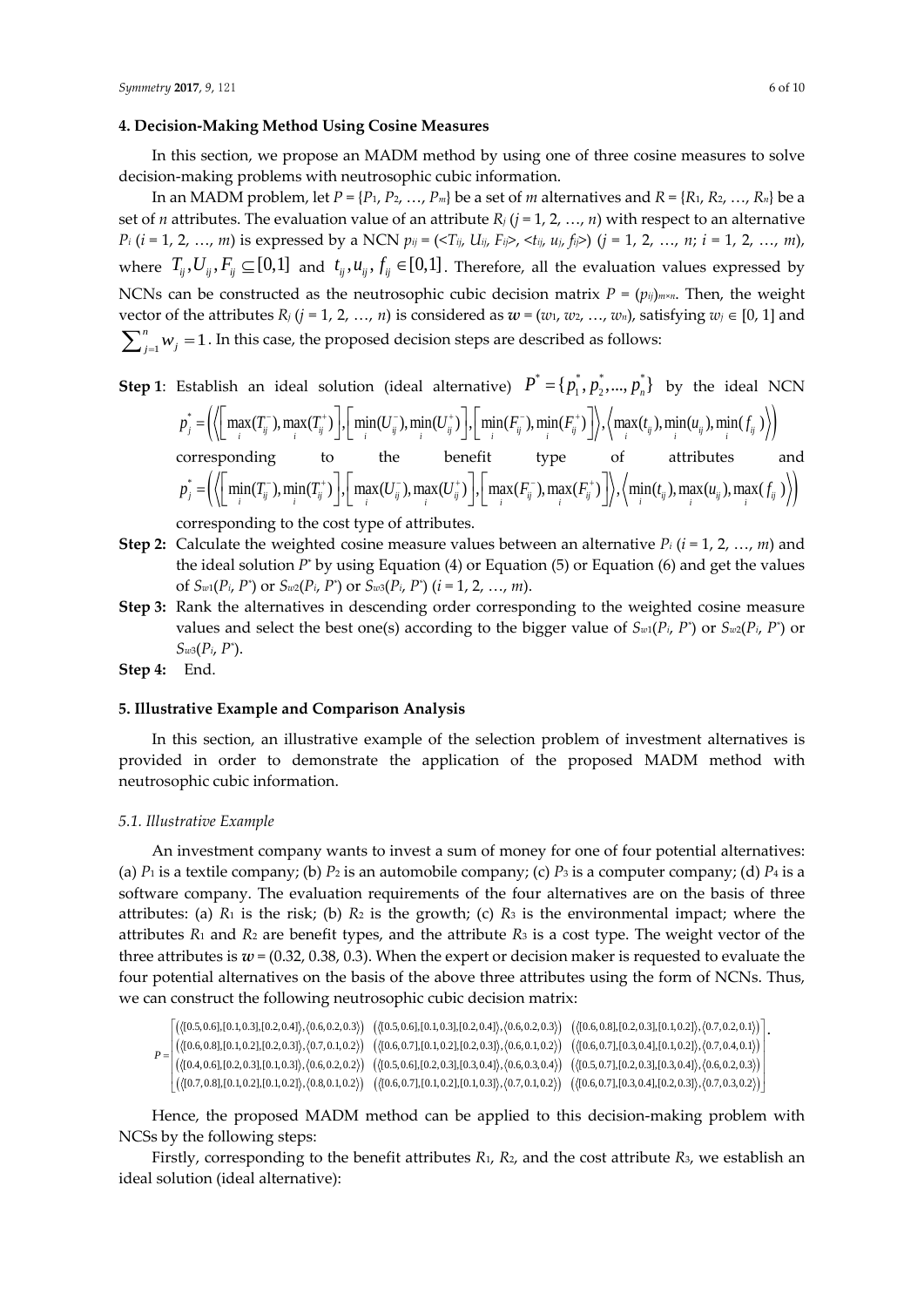$$
P^* = \{p_1^*, p_2^*, \ldots, p_n^*\} = \begin{cases} \left( \langle [0.7, 0.8], [0.1, 0.2], [0.1, 0.2], \langle 0.8, 0.1, 0.2 \rangle \right), \langle 0.8, 0.1, 0.2 \rangle, \\ \left( \langle [0.6, 0.7], [0.1, 0.2], [0.1, 0.3], \langle 0.7, 0.1, 0.2 \rangle \right), \langle 0.6, 0.4, 0.3 \rangle \right) \\ \left( \langle [0.5, 0.7], [0.3, 0.4], [0.3, 0.4], \langle 0.6, 0.4, 0.3 \rangle \right) \end{cases}.
$$

Then, we calculate the weighted cosine measure values between an alternative  $P_i$  ( $i = 1, 2, 3, 4$ ) and the ideal solution  $P^*$  by using Equation (4) or Equation (5) or Equation (6), get the values of  $S_{w1}(P_i, P^*)$  or  $S_{w2}(P_i, P^*)$  or  $S_{w3}(P_i, P^*)$  ( $i = 1, 2, 3, 4$ ), and rank the four alternatives, which are shown in Table 1.

**Table 1.** All the cosine measure values between *P<sup>i</sup>* and *P\** and ranking orders of the four alternatives.

| $S_{wk}(P_i, P^*)$ | <b>Cosine Measure Value</b>    | <b>Ranking Order</b>    | The Best Alternative |
|--------------------|--------------------------------|-------------------------|----------------------|
| $S_{w1}(P_i, P^*)$ | 0.9564, 0.9855, 0.9596, 0.9945 | $P_4 > P_2 > P_3 > P_1$ | P4                   |
| $S_{w2}(P_i, P^*)$ | 0.9769, 0.9944, 0.9795, 0.9972 | $P_4 > P_2 > P_3 > P_1$ | $P_4$                |
| $S_{w3}(P_i, P^*)$ | 0.9892, 0.9959, 0.9897, 0.9989 | $P_4 > P_2 > P_3 > P_1$ | $P_4$                |

From the results of Table 1, we can see that all the ranking orders of the four alternatives and best choice return the same results corresponding to the three cosine measures in the decision-making problem with neutrosophic cubic information. It is obvious that *P*<sup>4</sup> is the best one.

#### *5.2. Related Comparison*

For relative comparison, we compare our decision-making method with the only existing related decision-making method based on the grey relational analysis under neutrosophic cubic environment [40]. Because the decision-making problem/method with CNS weights in [40] is different from ours, which has exact/crisp weights, we cannot compare them under different decision-making conditions. However, we only gave the comparison of decision-making complexity to show our simple method.

The proposed decision-making method based on the cosine measures of NCSs directly uses the cosine measures between an alternative  $P_i$  ( $i = 1, 2, ..., m$ ) and the ideal alternative (ideal solution)  $P^*$ to rank all the alternatives; while the existing decision-making method with NCSs introduced in [40] firstly determines the Hamming distances of NCSs for weighted grey relational coefficients and standard (ideal) grey relational coefficients, and then derives the relative closeness coefficients in order to rank the alternatives. It is obvious that our decision-making method is simpler and easier than the existing decision-making method with NCSs introduced in [40]. But, our decision-making method can only deal with decision-making problems with exact/crisp weights, rather than NCS weights [40].

Compared with existing related decision-making methods with general neutrosophic sets (INSs or SVNSs) [17–39], the proposed decision-making method with NCSs contains much more evaluation information of attributes, which consists of both INSs and SVNSs; while the existing decision-making methods [17–39] contain either INS or SVNS information, which may lose some useful evaluation information of attributes in the decision-making process and affect the decision results, resulting in the distortion phenomenon. Furthermore, the existing decision-making methods [17–39] cannot deal with the decision-making problem with NCSs.

#### *5.3. Sensitive Analysis*

To show the sensitivities of these cosine measures on the decision results, we can only change the internal NCS of the alternative  $P_4$  into the external NCS and reconstruct the following neutrosophic cubic decision matrix: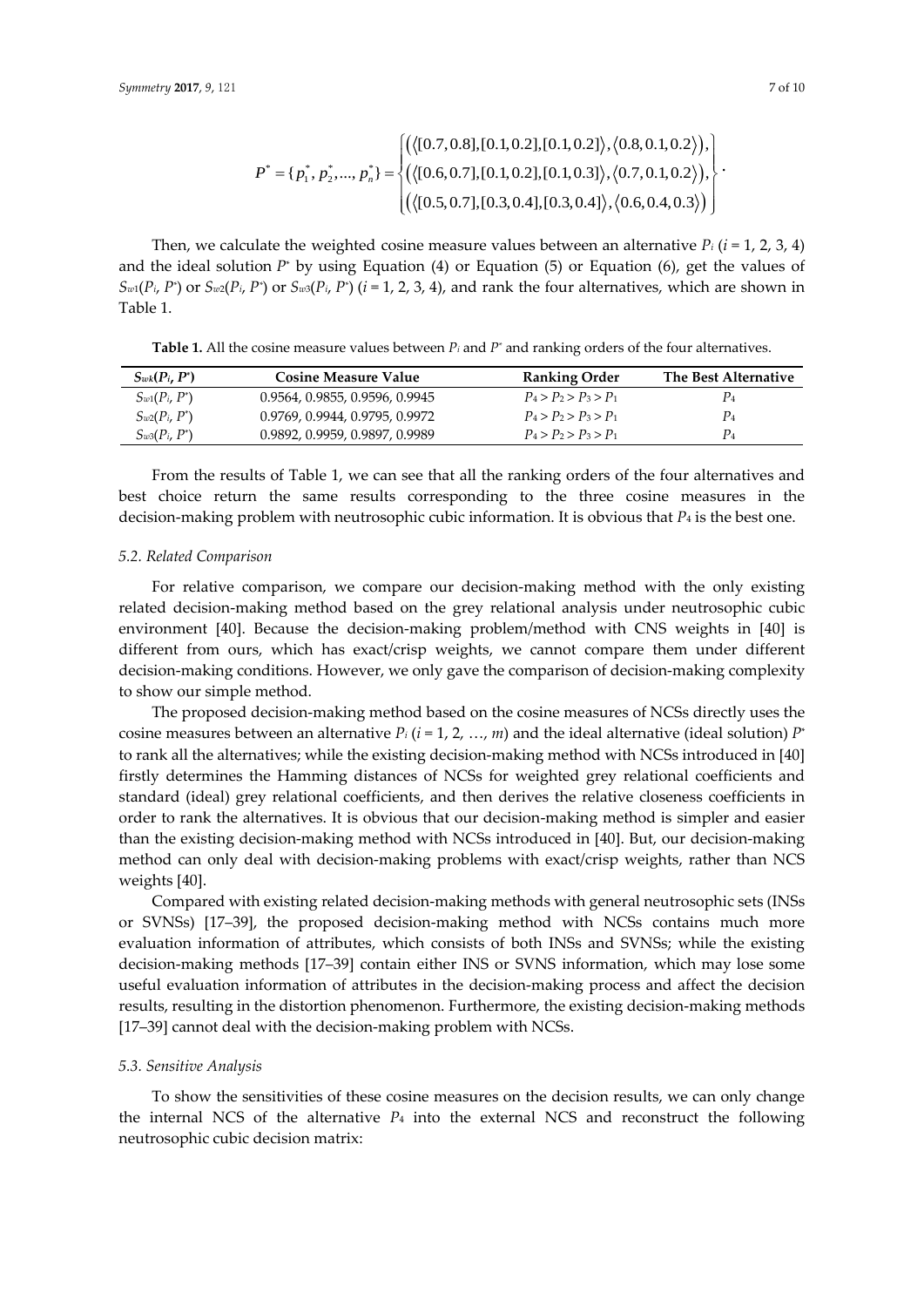```
(\{[0.5, 0.6], [0.1, 0.3], [0.2, 0.4]\}, \{0.6, 0.2, 0.3\}) (\{[0.5, 0.6], [0.1, 0.3], [0.2, 0.4]\}, \{0.6, 0.2, 0.3\}) (\{[0.6, 0.8], [0.2, 0.3], [0.1, 0.2]\}, \{0.7, 0.2, 0.1\})(\{[0.6,0.8],[0.1,0.2],[0.2,0.3]\},\{0.7,0.1,0.2\})\quad (\{[0.6,0.7],[0.1,0.2],[0.2,0.3]\},\{0.6,0.1,0.2\})\quad (\{[0.6,0.7],[0.3,0.4],[0.1,0.2]\},\{0.7,0.4,0.1\})\}(0.5,0.6],[0.1,0.3],[0.2,0.4]), (0.6,0.2,0.3) ( (0.5,0.6],[0.1,0.3],[0.2,0.4]), (0.6,0.2,0.3) ( (0.6,0.8],[0.2,0.3],[0.1,0.2]), (0.7,0.2,0.1)<br>[0.6,0.8],[0.1,0.2],[0.2,0.4]), (0.6,0.2,0.3) ( (0.6,0.7],[0.1,0.2
             (0.5,0.6], [0.1,0.3], [0.2,0.4] \rangle, (0.6,0.2,0.3) ( \langle [0.5,0.6], [0.1,0.3], [0.2,0.4] \rangle, \langle 0.6,0.2,0.3 \rangle) ( \langle [0.6,0.8], [0.2,0.3], [0.1,0.2] \rangle, \langle 0.7,0.2,0.1 \rangle)<br>[0.6,0.8], [0.1,0.2], [0.2,0.3] \rangle, \langle 0.7,0.1,0.2 \rangle) ( \langle [0.6,0.7], [0.1,0P' 
          (\langle [0.4, 0.6], [0.2, 0.3], [0.1, 0.3]\rangle, \langle 0.6, 0.2, 0.2 \rangle) \cdot (\langle [0.5, 0.6], [0.2, 0.3], [0.3, 0.4]\rangle, \langle 0.6, 0.3, 0.4 \rangle) \cdot (\langle [0.5, 0.7], [0.2, 0.3], [0.3, 0.4]\rangle, \langle 0.6, 0.2, 0.3 \rangle)[0.5,0.6], [0.1,0.3], [0.2,0.4] \rangle, \langle 0.6,0.2,0.3 \rangle) \quad (\langle [0.5,0.6], [0.1,0.3], [0.2,0.4] \rangle, \langle 0.6,0.2,0.3 \rangle) \quad (\langle [0.6,0.8], [0.2,0.3], [0.1,0.2] \rangle, \langle 0.7,0.2,0.1 \rangle) \cdot \langle [0.6,0.8], [0.1,0.2], [0.2,0.3], [0.2,0.3], [0.2,0.3], [0.2,0.3], [0.3,0.4], [0.4\begin{bmatrix} \langle \langle [0.5,0.6], [0.1,0.3], [0.2,0.4] \rangle, \langle 0.6,0.2,0.3 \rangle ) & \langle \langle [0.5,0.6], [0.1,0.3], [0.2,0.4] \rangle, \langle 0.6,0.2,0.3 \rangle ) & \langle \langle [0.6,0.8], [0.1,0.2] \rangle, \langle 0.7,0.2,0.1 \rangle ) \rangle \ \langle \langle [0.6,0.8], [0.1,0.2], [0.2,0.3] \rangle, \langle 0.7,0.1,0.2 \rangle ) & \langle \langle [0.6,0.7],7, 9, 121<br>
({[0.5, 0.6], [0.1, 0.3], [0.2, 0.4], \langle 0.6, 0.2, 0.3 \rangle) ({[0.5, 0.6], [0.1, 0.3], [0.2, 0.4], \langle 0.6, 0.2, 0.3 \rangle) ({[0.6, 0.8], [0.2, 0.3], [0.1, 0.2], \langle 0.7, 0.2, 0.1 \rangle}<br>(({[0.6, 0.8], [0.1, 0.2], [0.2, 0.3], \langle 0.7, 0.1, 0.
```
Then, the corresponding ideal solution (ideal alternative) is changed into the following form:

$$
P^* = \{p_1^*, p_2^*, ..., p_n^*\} = \begin{cases} (\langle [0.5, 0.7], [0.1, 0.2], [0.1, 0.3], \langle 0.8, 0.1, 0.2 \rangle), \\ (\langle [0.5, 0.7], [0.1, 0.2], [0.1, 0.3], \langle 0.8, 0.1, 0.2 \rangle), \\ (\langle [0.5, 0.7], [0.3, 0.4], [0.3, 0.4], \langle 0.6, 0.5, 0.4 \rangle) \end{cases}
$$

According to the results of Table 2, both the cosine measure based on the included angle cosine of two vectors *Sw*<sup>1</sup> and the cosine measure based on cosine function *Sw*<sup>3</sup> still hold the same ranking orders; while the cosine measure based on distance *Sw*<sup>2</sup> shows another ranking form. In this case, *Sw*<sup>2</sup> is sensitive to the change of the evaluation values, since its ranking order changes with the change of the evaluation values for the alternative *P*4.

**Table 2.** All the cosine measure values between *Pi*′ and *P\** ′and ranking orders of the four alternatives.

| $S_{wk}(P_i', P^*)$ | <b>Cosine Measure Value</b>                            |                         | Ranking Order The Best Alternative |
|---------------------|--------------------------------------------------------|-------------------------|------------------------------------|
| $S_{w1}(P'_i, P'')$ | 0.9451, 0.9794, 0.9524, 0.9846                         | $P_4 > P_2 > P_3 > P_1$ | P <sub>4</sub>                     |
| $S_{w2}(P_i', P^*)$ | 0.9700, 0.9906, 0.9732, 0.9877                         | $P_2 > P_4 > P_3 > P_1$ | P <sub>2</sub>                     |
| $S_{w3}(P_i', P^*)$ | 0.9867, 0.9942, 0.9877, 0.9968 $P_4 > P_2 > P_3 > P_1$ |                         | P <sub>4</sub>                     |

Nevertheless, this study provides a new and effective method for decision makers, due to the limited study on similarity measures and decision-making methods with NCSs in the existing literature. In this study, decision makers can select one of three cosine measures of NCSs to apply to MADM problems, according to their preferences and actual requirements.

## **6. Conclusions**

This paper proposed three cosine measures of NCSs based on the included angle cosine of two vectors, distance, and cosine function, and discussed their properties. Then, we developed an MADM method with neutrosophic cubic information by using one of three cosine measures of NCSs. An illustrative example about the selection problem of investment alternatives was provided to demonstrate the applications of the proposed MADM method with neutrosophic cubic information.

The cosine measures-based MADM method developed in this paper is simpler and easier than the existing decision-making method with neutrosophic cubic information based on the grey related analysis, and shows the main advantage of its simple and easy decision-making process. However, this study can only deal with decision-making problems with exact/crisp weights, rather than NCS weights [40], which is its chief limitation. Therefore, the three cosine measures of NCSs that were developed, and their decision-making method are the main contributions of this paper. The developed MADM method provides a new and effective method for decision makers under neutrosophic cubic environments. In future work, we will further propose some new similarity measures of NCSs and their applications in other fields, such as image processing, medical diagnosis, and fault diagnosis.

**Acknowledgments:** This paper was supported by the National Natural Science Foundation of China (No. 71471172).

**Author Contributions:** Jun Ye proposed three cosine measures of NCSs and their decision-making method; Zhikang Lu provided the illustrative example and related comparison analysis; we wrote the paper together.

**Conflicts of Interest:** The authors declare no conflicts of interest.

.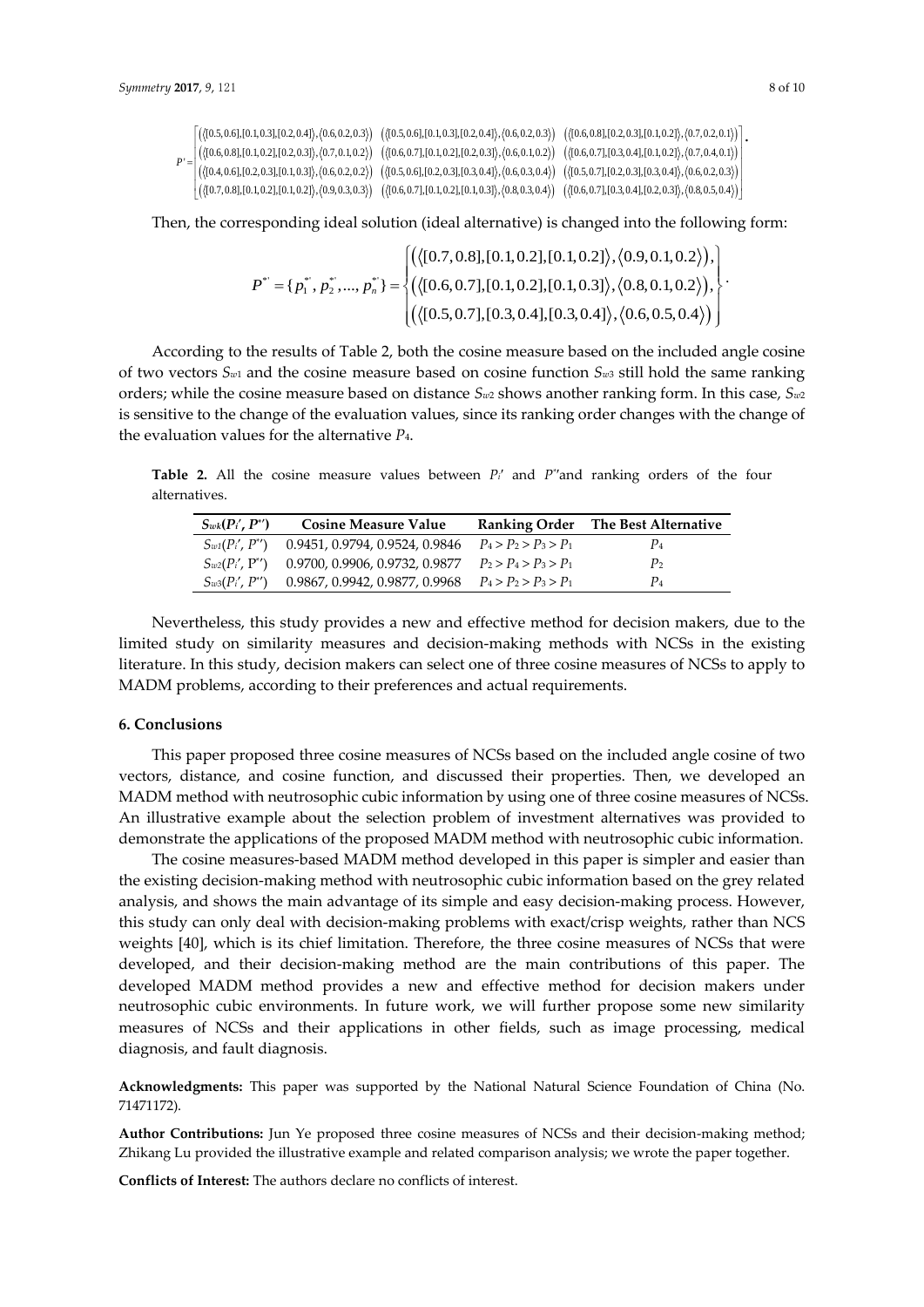### **References**

- 1. Zadeh, L.A. Fuzzy sets. *Inf. Control* **1965**, *8*, 338–353.
- 2. Jun, Y.B.; Kim, C.S.; Yang, K.O. Cubic sets. *Ann. Fuzzy Math. Inf.* **2012**, *4*, 83–98.
- 3. Jun, Y.B.; Lee, K.J. Closed cubic ideals and cubic o-subalgebras in BCK/BCI-algebras. *Appl. Math. Sci.* **2010**, *4*, 3395–3402.
- 4. Jun, Y.B.; Kim, C.S.; Kang, M.S. Cubic subalgebras and ideals of BCK/BCI-algebras. *Far East J. Math. Sci.* **2010**, *44*, 239–250.
- 5. Jun, Y.B.; Kim, C.S.; Kang, J.G. Cubic q-ideals of BCI-algebras. *Ann. Fuzzy Math. Inf.* **2011**, *1*, 25–34.
- 6. Jun, Y.B.; Lee, K.J.; Kang, M.S. Cubic structures applied to ideals of BCI-algebras. *Comput. Math. Appl.* **2011**, *62*, 3334–3342.
- 7. Zadeh, L.A. The concept of a linguistic variable and its application to approximate reasoning. Part 1. *Inf. Sci.* **1975**, *8*, 199–249.
- 8. Atanassov, K. Intuitionistic fuzzy sets. *Fuzzy Sets Syst.* **1986**, *20*, 87–96.
- 9. Atanassov, K.; Gargov, G. Interval valued intuitionistic fuzzy sets. *Fuzzy Sets Syst.* **1989**, *31*, 343–349.
- 10. Smarandache, F. *Neutrosophy: Neutrosophic Probability, Set, and Logic*; American Research Press: Rehoboth, DE, USA, 1998.
- 11. Wang, H.; Smarandache, F.; Zhang, Y.Q.; Sunderraman, R. *Interval Neutrosophic Sets and Logic: Theory and Applications in Computing*; Hexis: Phoenix, AZ, USA, 2005.
- 12. Wang, H.; Smarandache, F.; Zhang, Y.Q.; Sunderraman, R. Single valued neutrosophic sets. *Multispace Multistruct.* **2010**, *4*, 410–413.
- 13. Ye, J. A multicriteria decision-making method using aggregation operators for simplified neutrosophic sets. *J. Intell. Fuzzy Syst.* **2014**, *26*, 2459–2466.
- 14. Cheng, H.D.; Guo, Y. A new neutrosophic approach to image thresholding*. New Math. Nat. Comput.* **2008**, *4*, 291–308.
- 15. Guo, Y.; Cheng, H.D. New neutrosophic approach to image segmentation. *Pattern Recognit.* **2009**, *42*, 587–595.
- 16. Guo, Y.; Sengur, A.; Ye, J. A novel image thresholding algorithm based on neutrosophic similarity score. *Measurement* **2014**, *58*, 175–186.
- 17. Ye, J. Multicriteria decision-making method using the correlation coefficient under single-valued neutrosophic environment. *Int. J. Gen. Syst.* **2013**, *42*, 386–394.
- 18. Ye, J. Similarity measures between interval neutrosophic sets and their applications in multicriteria decision-making. *J. Intell. Fuzzy Syst.* **2014,** *26*, 165–172.
- 19. Liu, P.D.; Chu, Y.C.; Li, Y.W.; Chen, Y.B. Some generalized neutrosophic number Hamacher aggregation operators and their application to group decision making. *J. Intell. Fuzzy Syst.* **2014**, *16*, 242–255.
- 20. Liu, P.D.; Wang, Y.M. Multiple attribute decision-making method based on single valued neutrosophic normalized weighted Bonferroni mean. *Neural Comput. Appl.* **2014**, *25*, 2001–2010.
- 21. Şahin, R.; Küçük, A. Subsethood measure for single valued neutrosophic sets. *J. Intell. Fuzzy Syst.* **2015**, *29*, 525–530.
- 22. Şahin, R. Cross-entropy measure on interval neutrosophic sets and its applications in multicriteria decision making. *Neural Comput. Appl.* **2017**, *28*, 1177–1187, doi:10.1007/s00521-015-2131-5.
- 23. Liu, P.D.; Tang, G.L. Some power generalized aggregation operators based on the interval neutrosophic numbers and their application to decision making. *J. Intell. Fuzzy Syst.* **2016**, *30*, 2517–2528.
- 24. Liu, P.D.; Wang, Y.M. Interval neutrosophic prioritized OWA operator and its application to multiple attribute decision making. *J. Sci. Complex.* **2016**, *29*, 681–697.
- 25. Liu, P.D. The aggregation operators based on Archimedean t-conorm and t-norm for the single valued neutrosophic numbers and their application to decision making. *Int. J. Fuzzy Syst.* **2016**, *18*, 849–863.
- 26. Şahin, R.; Liu, P.D. Maximizing deviation method for neutrosophic multiple attribute decision making with incomplete weight information. *Neural Comput. Appl.* **2016**, *27*, 2017–2029.
- 27. Şahin, R.; Liu, P.D. Possibility-induced simplified neutrosophic aggregation operators and their application to multicriteria group decision making. *J. Exp. Theor. Artif. Intell.* **2016**, doi:10.1080/0952813X.2016.1259266.
- 28. Zavadskas, E.K.; Bausys, R.; Lazauskas, M. Sustainable assessment of alternative sites for the construction of a waste incineration plant by applying WASPAS method with single-valued neutrosophic set. *Sustainability* **2015**, *7*, 15923–15936.
- 29. Stanujkic, D.; Zavadskas, E.K.; Smarandache, F.; Brauers, W.K.M.; Karabasevic, D. A neutrosophic